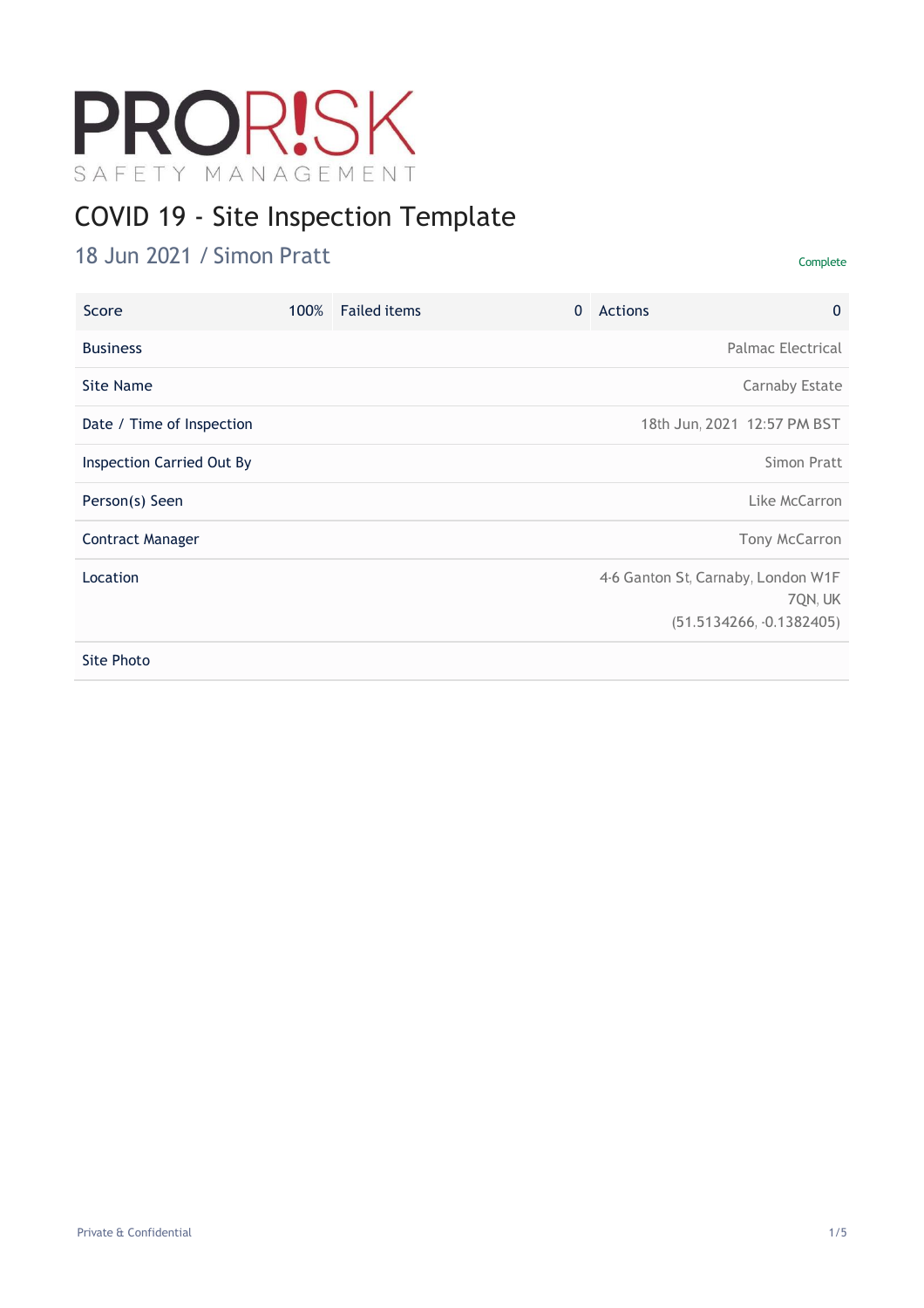| <b>Activity and Arrangements</b>                                                                                         | 100%                                                                                                                    |
|--------------------------------------------------------------------------------------------------------------------------|-------------------------------------------------------------------------------------------------------------------------|
| 1. Have operatives been briefed on protecting themselves during travel to<br>/ from the site?                            | Good                                                                                                                    |
|                                                                                                                          | Operatives have been briefed on<br>protecting themselves during travel to and<br>from site                              |
| 2. Are start / finish times being staggered to avoid peak times / congestion<br>at the site gates?                       | Good                                                                                                                    |
|                                                                                                                          | Start and finish times are being staggered<br>to avoid peak times / congestion at the<br>site gates                     |
| 3. Are provisions in place for daily briefings without breaking 2m<br>segregation?                                       | Good                                                                                                                    |
|                                                                                                                          | Provisions are in place for daily briefings<br>without breaking 2m segregation                                          |
| 4. Are provisions in place to minimise contact when collecting tools /<br>materials from the site office and site boxes? | Good                                                                                                                    |
|                                                                                                                          | Provisions are in place to minimise<br>contact when collecting tools / materials<br>from the site office and site boxes |
| 5. Are works being scheduled / planned to allow maintenance of 2m<br>segregation? Operative gangs being maintained?      | Good                                                                                                                    |
|                                                                                                                          | Works are being scheduled / planned to<br>allow maintenance of 2m segregation.<br>Operative gangs are being maintained. |
| 6. Where segregation can be maintained, are works planned to minimise<br>contamination risk?                             | Good                                                                                                                    |
|                                                                                                                          | Where segregation can be maintained,<br>works are planned to minimise<br>contamination risk                             |
| 7. Are work plans being adhered to by the site operatives?                                                               | Good                                                                                                                    |
|                                                                                                                          | Work plans are being adhered to by the<br>site operatives                                                               |
| 8. Are operatives wearing the correct PPE in the correct way to minimise<br>contamination?                               | Good                                                                                                                    |
|                                                                                                                          | Operatives are wearing the correct PPE in<br>the correct way to minimise<br>contamination                               |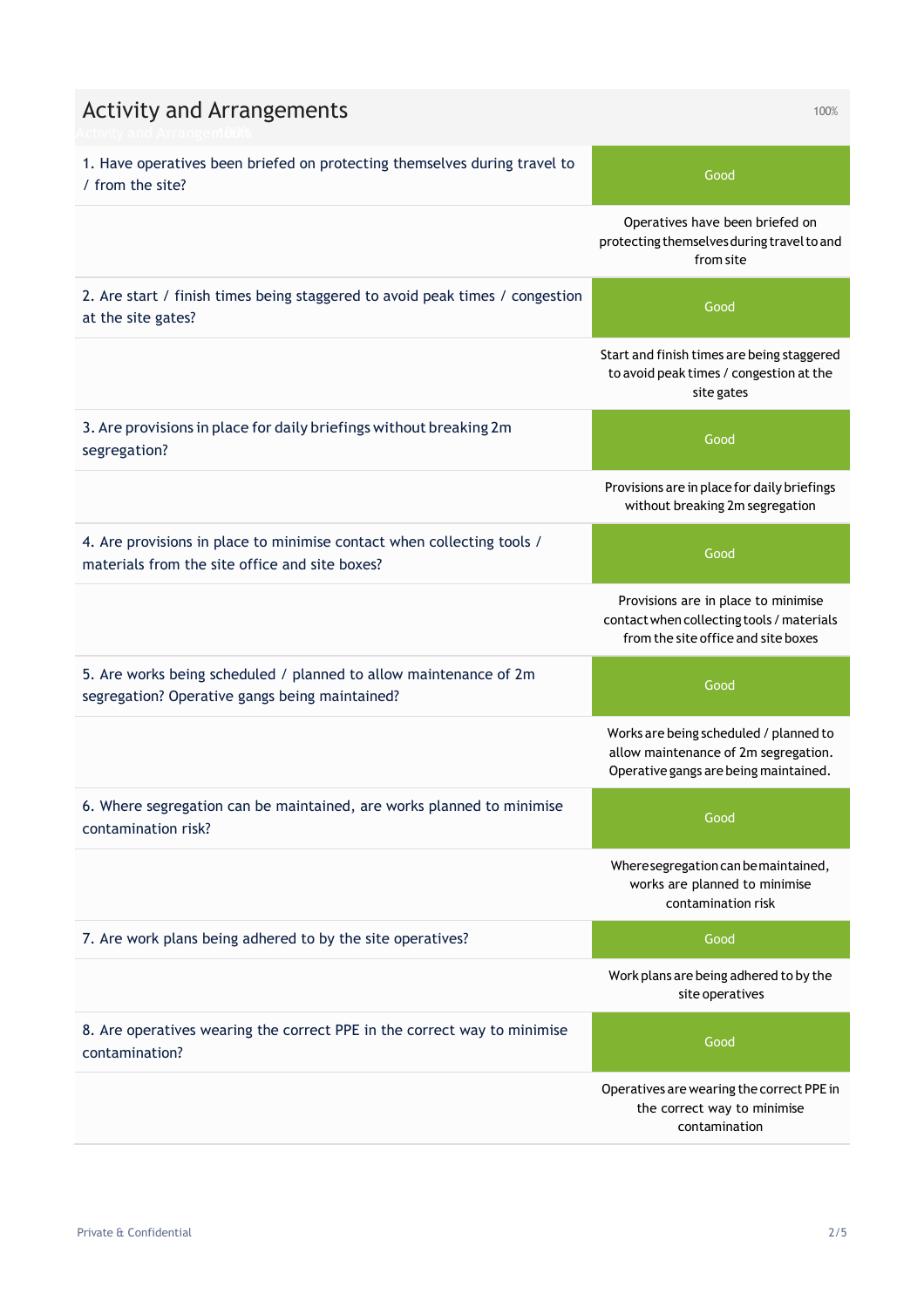9. Are site office, stores and site boxes being maintained to good standards of hygiene?

Good

Siteoffice, stores and siteboxes are being maintained to good standards of hygiene

10. Are shared tools / surfaces being regularly cleaned to remove contamination?

Good

Shared tools / surfaces are being regularly cleaned to remove contamination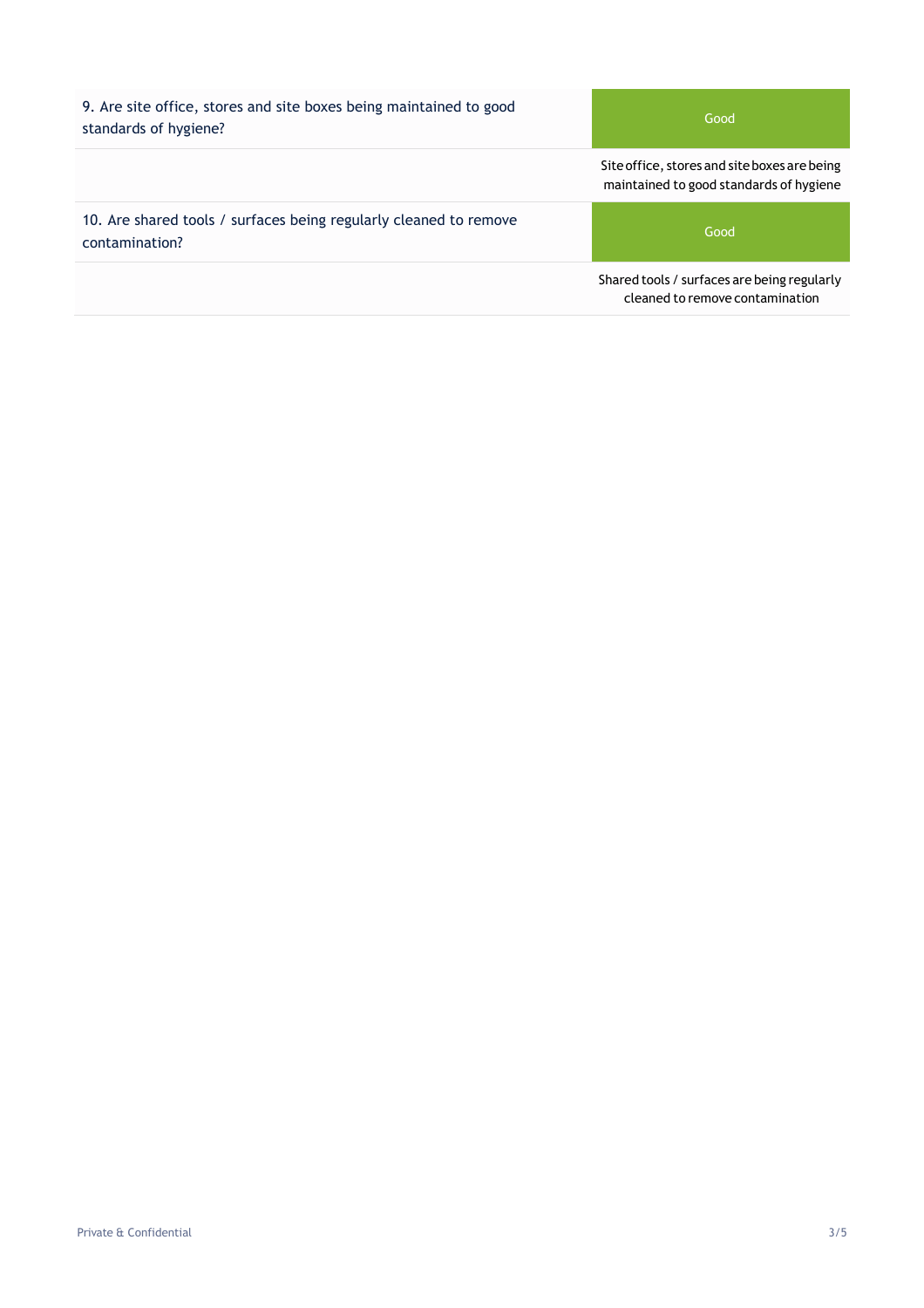| <b>Site Controls</b>                                                                                                | 100%                                                                                                                       |
|---------------------------------------------------------------------------------------------------------------------|----------------------------------------------------------------------------------------------------------------------------|
| 1. Is site attendance / access being controlled in a way to minimise<br>contamination? Sanitiser available?         | Good                                                                                                                       |
|                                                                                                                     | Site attendance / access are being<br>controlled in a way to minimise<br>contamination. Sanitiser are available.           |
| 2. Are access routes being organised / maintained to minimise<br>contamination? One-way routes? Hoist controls?     | Good                                                                                                                       |
|                                                                                                                     | Access routes are being organised /<br>maintained to minimise contamination.<br>One-way routes are being followed.         |
| 3. Are offices and welfare areas being well maintained? Cleaned<br>regularly? Soap and water / sanitiser available? | Good                                                                                                                       |
|                                                                                                                     | Offices and welfare areas are being well<br>maintained, cleaned regularly and Soap<br>and water / sanitiser are available. |
| 4. Are welfare breaks being staggered to allow 2m segregation and<br>minimise contamination?                        | Good                                                                                                                       |
|                                                                                                                     | Welfare breaks are being staggered to<br>allow 2m segregation and minimise<br>contamination.                               |
| 5. Meetings being held virtually where possible?                                                                    | Good                                                                                                                       |
|                                                                                                                     | Meetings are being held virtually where<br>possible                                                                        |
| 6. Are works being planned to keep different trades from working in the<br>same areas?                              | Good                                                                                                                       |
|                                                                                                                     | Works are being planned to keep different<br>trades from working in the same areas                                         |

## Notes Notes